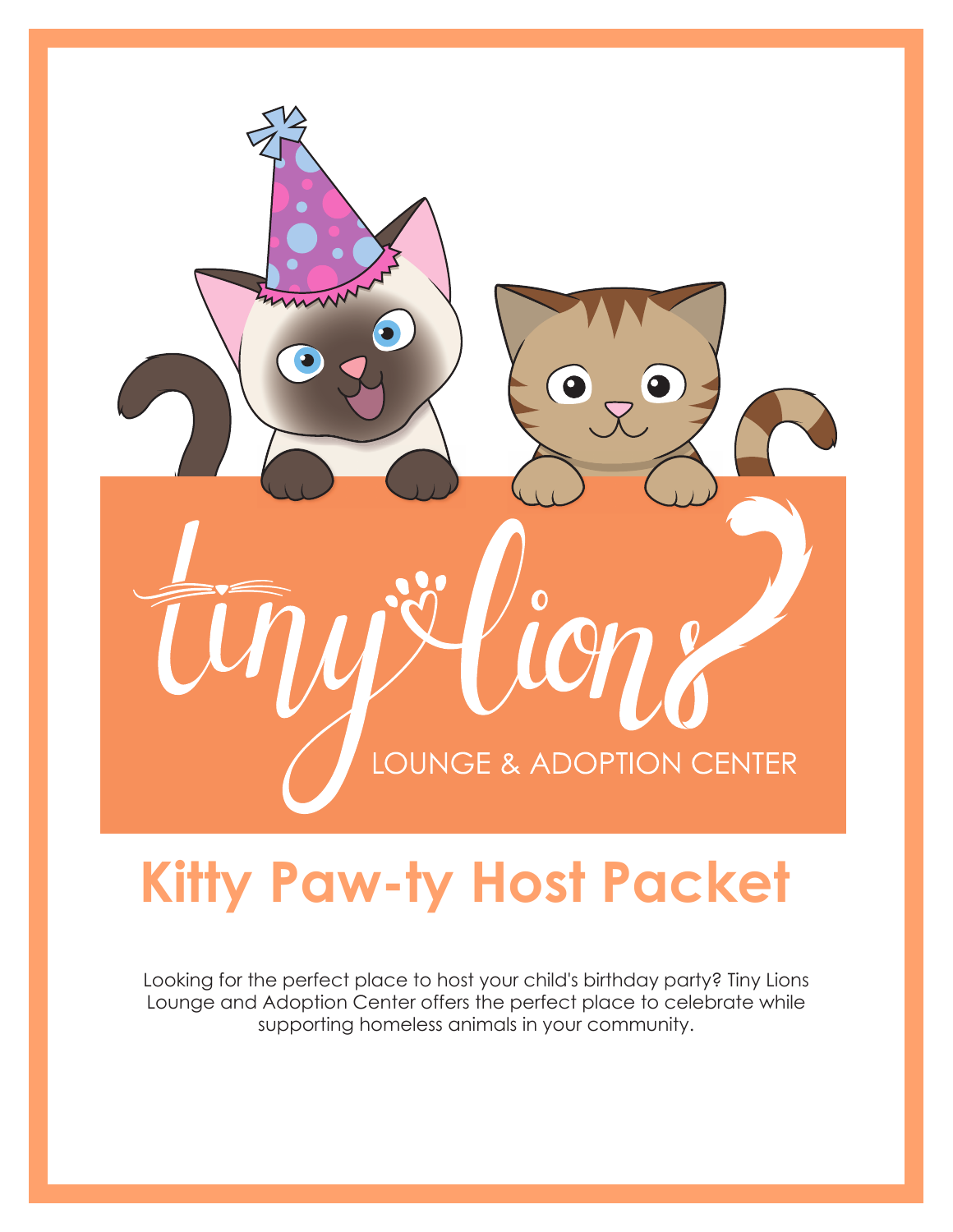

The first 60 minutes of the program will be run by one of our staff members and will include humane education, enrichment toy making and plenty of kitty interaction. The last 30 minutes is reserved for you as family time to serve cake, have snacks or whatever you would like!

**Party times:** Saturdays and Sundays, 11-12:30pm

**Ages:** ages 6 -12

**Fee:** \$175

**Number of guests:** up to 10 child guests and 5 adult guests. We're sorry, we are not able to accommodate parties of more than 15 guests.

## **What's Included**

• Rental of the program room, including a cat visitation area and 8 ft long counter space

- Three 8 ft tables, tablecloths and chairs for up to 15 people A Tiny Lions Staff member to run the first 60 minutes of your program and to answer any questions you may have during your event.
- Use of the Tiny Lions kitchenette area, which includes a full refrigerator/freezer, counter space and a sink
- Access to the program room up to 30 minutes prior to your scheduled start time (for set up purposes)
- Admission for all guests to the cat café (up to 10 child guests, up to 5 adult guests)

#### **What You Provide**

- Desired food, drink and serving utensils. Food and drink can be brought in from outside sources or delivered.
- Decorations
- Activities, games, etc for your group to engage in during the 30 minute family time

#### **Ready to Book?**

Simply fill out the booking form on the Tiny Lions website. Booking and payment can be done entirely online.

Kitty Pawties that are canceled more than 14 days prior to the party date will be given a 50% refund of the party fee. Parties canceled less than 14 days prior to the party date will not be refunded.